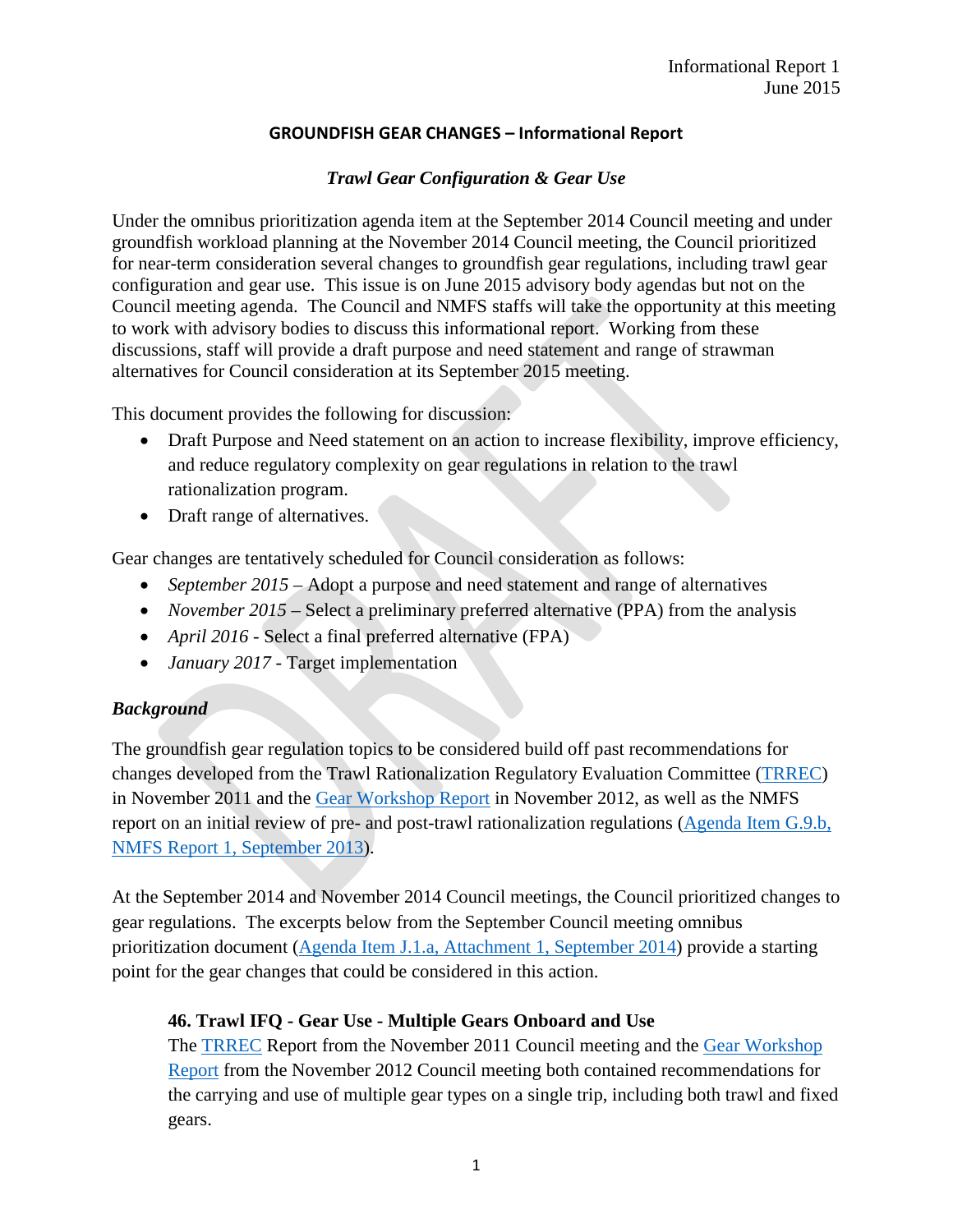#### **48. Trawl IFQ - Remove Certain Restrictions on Trawl Gear Configuration**

The [TRREC](http://www.pcouncil.org/wp-content/uploads/E7b_SUP_TRREC_NOV2011BB.pdf) suggested that with the individual incentives provided by the trawl rationalization program it would be possible to "Eliminate codend, chafing gear, mesh size and selective flatfish trawl gear requirements and restrictions," but that large and small footrope distinctions would have to remain due to EFH considerations—though they might be modified. For similar reasons, the [Gear Workshop](http://www.pcouncil.org/wp-content/uploads/I5a_ATT4_GEAR_WKSHP_NOV2012BB.pdf) Report recommended reducing the minimum mesh size for bottom trawl by ½ inch, to 4 inches, and also recommended eliminating the selective flatfish trawl requirement. One particular obstacle presented by the selective flatfish requirement is that the nets are two seamed nets and it is not possible to put rockfish excluders in two seamed nets.

#### *Draft Statement of the Purpose of and Need for Action*

The purpose of this action is to provide more flexibility in the configuration and use of gear for participants in the trawl rationalization program, while at the same time ensuring that conservation objectives are met. Such flexibility is expected to foster innovation and allow for more optimal harvest operations. Benefits may include increased efficiency through reduced costs and increased revenues. The need for this action is to better use the individual accountability now in place for participants in the trawl rationalization program. Pre-trawl rationalization regulations that managed the fleet as a whole may need to be updated or may no longer be appropriate for managing individuals operating under the incentives provided in the rationalized portion of the Pacific groundfish fishery. With the resource allocated to individuals or cooperatives, with 100 percent monitoring, and with individuals or cooperatives held accountable for the consequences of their decisions, participants would be allowed some additional flexibility in determining where to fish and with what gear, through relaxed restrictions on trawl gear configuration and gear use.

#### *Background:*

Before implementation of the trawl rationalization program in 2011, regulations governing the groundfish trawl fleet delivering shoreside were built around monthly, bi-monthly, and per vessel trip landing limits and included a variety of restrictions on fishing practices including gear usage, area of catch, etc. The at-sea fleets (mothership and catcher-processor sectors) were managed primarily using a framework built around staggered season openings and closure on attainment of sector allocations. The trawl rationalization program replaced the need for some, but not all, of the trip limit structure in the regulations and modified regulations for the at-sea fleets. Some of the remaining pre-trawl rationalization regulations may unnecessarily constrain harvest efficiency and effectiveness under a catch share framework.

The goal of Amendment 20 and the trawl rationalization program was to "create and implement a capacity rationalization plan that increases net economic benefits, creates individual economic stability, provides for full utilization of the trawl sector allocation, considers environmental impacts, and achieves individual accountability of catch and bycatch" (Amendment 20 EIS,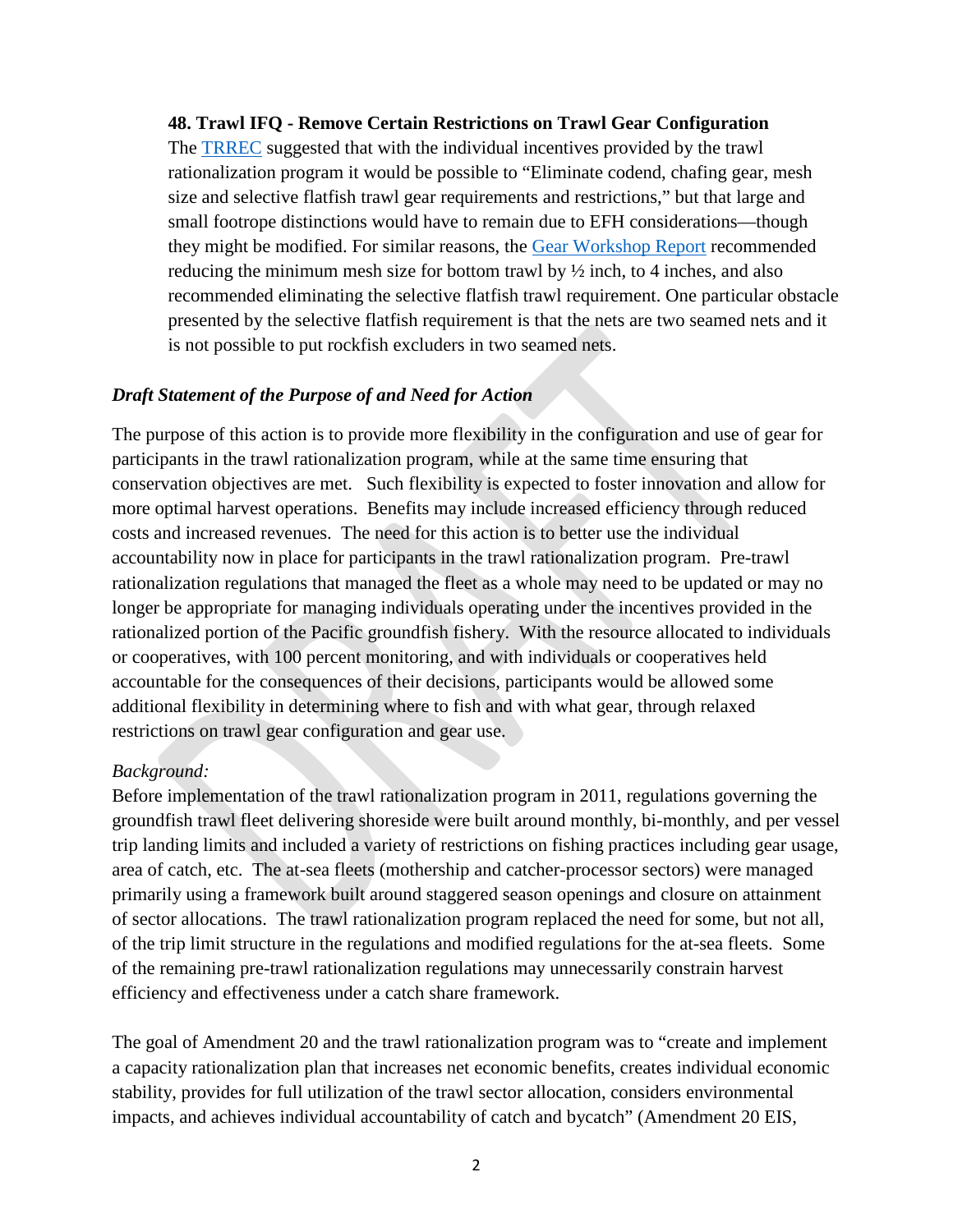2010). The program was designed, in part, to reduce fleet capacity and to economically rationalize the groundfish trawl fishery. The trawl fleet is expected to consolidate so that fewer vessels would participate in the fishery. With fewer vessels in the fishery, fishery managers expect increased efficiency in the utilization of fishery resources and lower levels of incidental catch. Preliminary data indicate that the program has already shown substantial reductions in annual fleet discard levels. In addition, the trawl fleet may be able to gain additional efficiencies and operational flexibility by removing or revising some pre-trawl rationalization regulations.

The intent of this consideration and any resulting action is to further the goals of Amendment 20 and the trawl rationalization program consistent with the conservation and management requirements of the MSA and other applicable laws. The consideration and any resulting action should particularly consider MSA National Standards 5 and 7. National Standard 5 requires the consideration of efficiency in the utilization of fishery resources; except that no such measure shall have economic allocation as its sole purpose. National Standard 7 states that conservation and management measures shall, where practicable, minimize costs and avoid unnecessary duplication.

### *Draft Strawman Range of Alternatives for Initial Discussion*

The draft range of strawman alternatives below builds off of those alternatives recommended by the TRREC at the November 2011 meeting of the Pacific Council, and further refined in the Gear Workshop Report from the November 2012 Council meeting (see p. 1 [Gear Workshop](http://www.pcouncil.org/wp-content/uploads/I5a_ATT4_GEAR_WKSHP_NOV2012BB.pdf)  [Report\)](http://www.pcouncil.org/wp-content/uploads/I5a_ATT4_GEAR_WKSHP_NOV2012BB.pdf).